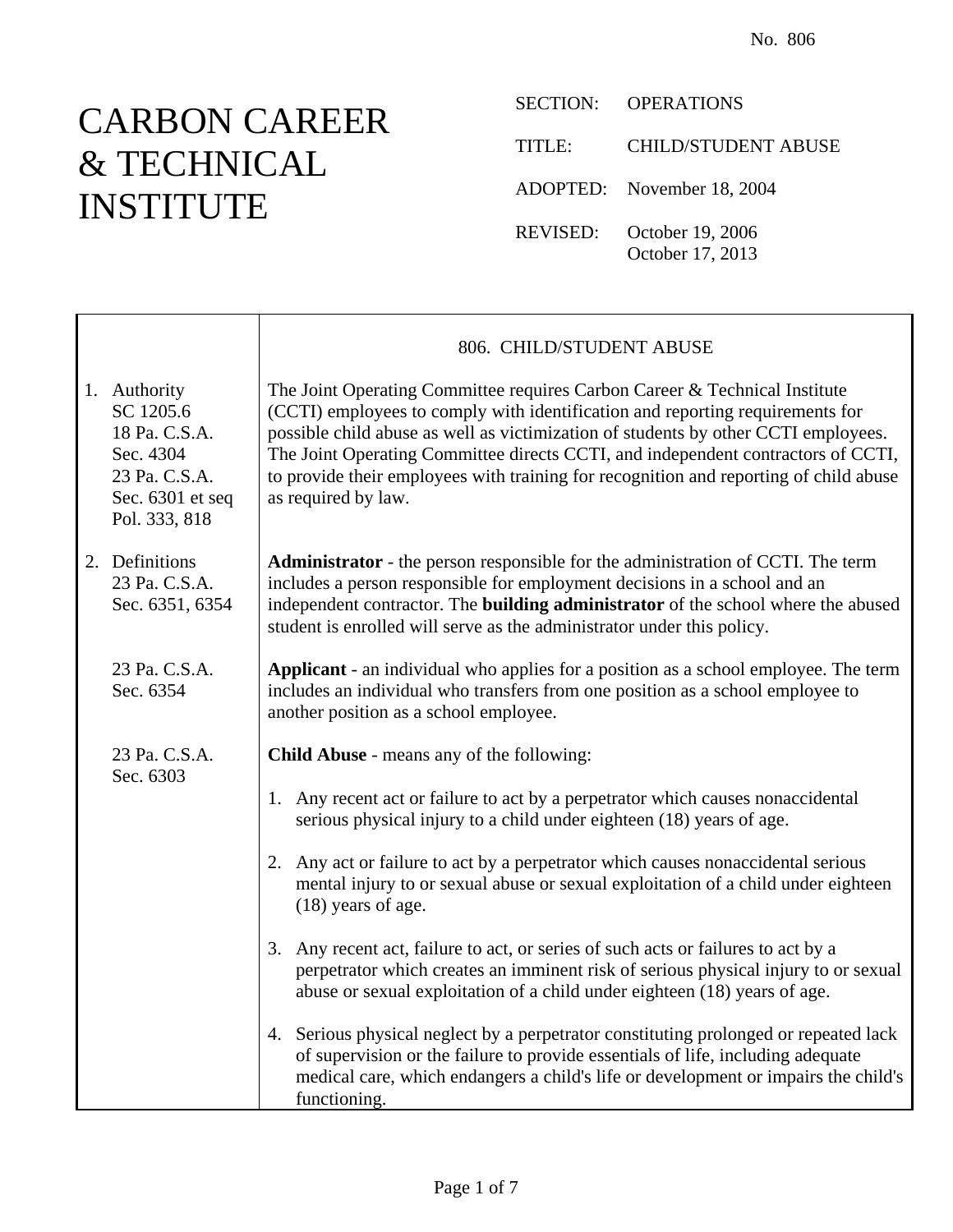| No child shall be deemed to be physically or mentally abused based on injuries that<br>result solely from environmental factors that are beyond the control of the parent or<br>person responsible for the child's welfare, such as inadequate housing, furnishings,<br>income, clothing, and medical care.                                                                                                                                                                                                                                                                                                                                                                                                          |
|----------------------------------------------------------------------------------------------------------------------------------------------------------------------------------------------------------------------------------------------------------------------------------------------------------------------------------------------------------------------------------------------------------------------------------------------------------------------------------------------------------------------------------------------------------------------------------------------------------------------------------------------------------------------------------------------------------------------|
| <b>Direct Contact with Children</b> - the possibility of care, supervision, guidance or<br>control of children or routine interaction with children.                                                                                                                                                                                                                                                                                                                                                                                                                                                                                                                                                                 |
| <b>Perpetrator</b> - a person who has committed child abuse and is a parent/guardian of a<br>child, a person responsible for the welfare of a child, an individual residing in the<br>same home as a child, or a paramour of a child's parent/guardian. The term does not<br>include a person who is employed by or provides services or programs in CCTI.                                                                                                                                                                                                                                                                                                                                                           |
| School Employee - an individual employed in CCTI. The term includes an<br>independent contractor and employees. The term excludes an individual who has no<br>direct contact with students.                                                                                                                                                                                                                                                                                                                                                                                                                                                                                                                          |
| Serious Bodily Injury - bodily injury which creates a substantial risk of death or<br>which causes serious permanent disfigurement or protracted loss or impairment of<br>function of any bodily member or organ.                                                                                                                                                                                                                                                                                                                                                                                                                                                                                                    |
| <b>Serious Mental Injury</b> - a psychological condition, as diagnosed by a physician or<br>licensed psychologist, including the refusal of appropriate treatment, that:                                                                                                                                                                                                                                                                                                                                                                                                                                                                                                                                             |
| 1. Renders a child chronically and severely anxious, agitated, depressed, socially<br>withdrawn, psychotic or in reasonable fear that the child's life or safety is<br>threatened.                                                                                                                                                                                                                                                                                                                                                                                                                                                                                                                                   |
| 2. Seriously interferes with a child's ability to accomplish age-appropriate<br>developmental and social tasks.                                                                                                                                                                                                                                                                                                                                                                                                                                                                                                                                                                                                      |
| Serious Physical Injury - an injury that causes a child severe pain, or significantly<br>impairs a child's physical functioning, either temporarily or permanently.                                                                                                                                                                                                                                                                                                                                                                                                                                                                                                                                                  |
| <b>Sexual Abuse or Exploitation - includes any of the following: the employment,</b><br>use, persuasion, inducement, enticement, or coercion of a child to engage in or assist<br>another individual to engage in any sexually explicit conduct or simulation of<br>sexually explicit conduct for the purpose of producing visual depiction, including<br>photographing, videotaping, computer depicting and filming of any sexually explicit<br>conduct; or any of the following offenses committed against a child: rape, sexual<br>assault, involuntary deviate sexual intercourse, aggravated indecent assault,<br>molestation, incest, indecent exposure, prostitution, sexual abuse or sexual<br>exploitation. |
|                                                                                                                                                                                                                                                                                                                                                                                                                                                                                                                                                                                                                                                                                                                      |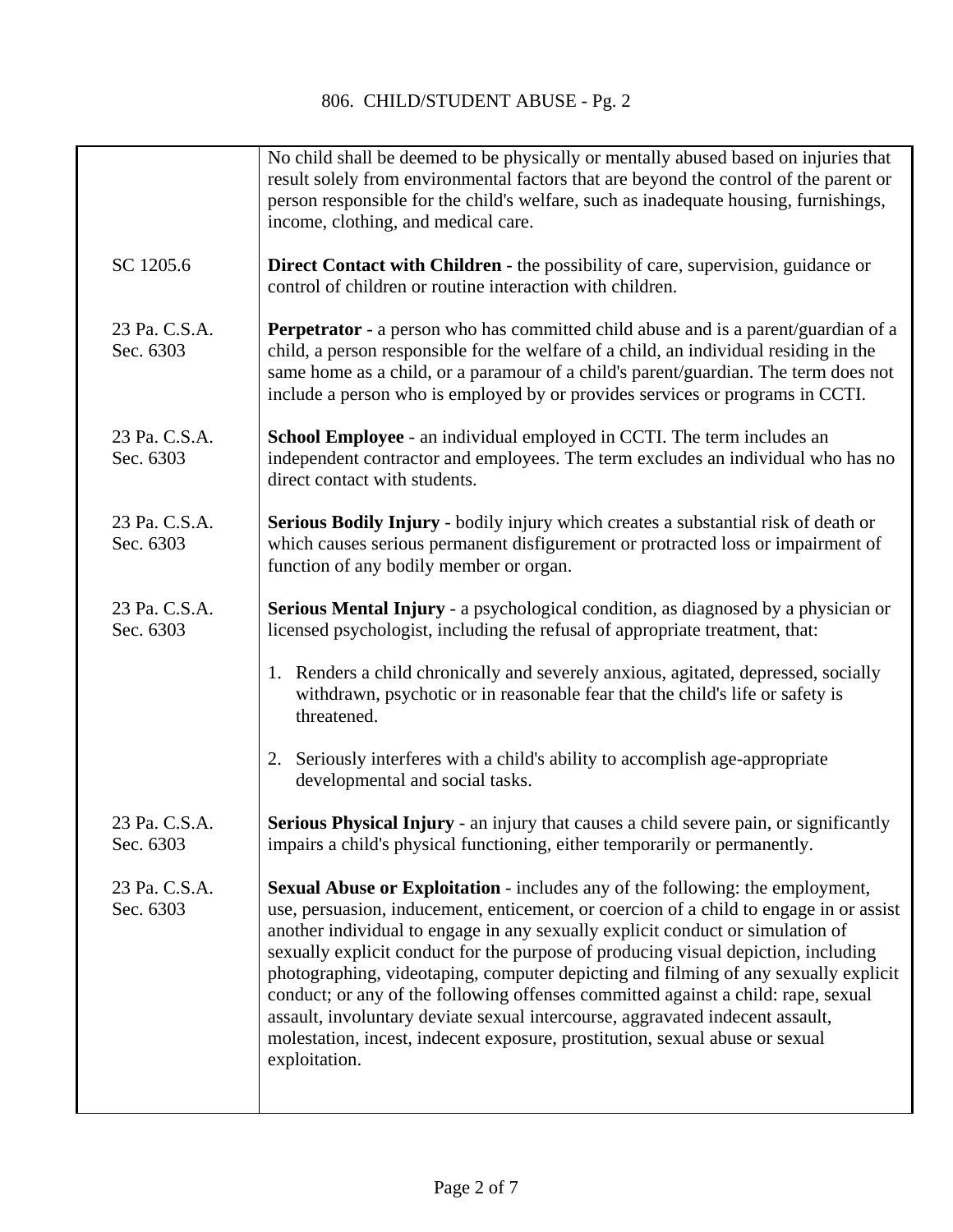| SC 1205.6                          | <b>Sexual Misconduct</b> - any act, including, but not limited to, any verbal, nonverbal,<br>written or electronic communication or physical activity, directed toward or with a<br>child or student that is designed to establish a romantic or sexual relationship with<br>the child or student, such acts include but are not limited to:                                                           |
|------------------------------------|--------------------------------------------------------------------------------------------------------------------------------------------------------------------------------------------------------------------------------------------------------------------------------------------------------------------------------------------------------------------------------------------------------|
|                                    | 1. Sexual or romantic invitation.                                                                                                                                                                                                                                                                                                                                                                      |
|                                    | 2. Dating or soliciting dates.                                                                                                                                                                                                                                                                                                                                                                         |
|                                    | Engaging in sexualized or romantic dialog.<br>3.                                                                                                                                                                                                                                                                                                                                                       |
|                                    | 4. Making sexually suggestive comments.                                                                                                                                                                                                                                                                                                                                                                |
|                                    | Self-disclosure or physical disclosure of a sexual or erotic nature.<br>5.                                                                                                                                                                                                                                                                                                                             |
|                                    | Any sexual, indecent, romantic or erotic contact with a child or student.<br>6.                                                                                                                                                                                                                                                                                                                        |
| 23 Pa. C.S.A.<br>Sec. 6303         | <b>Student</b> - an individual enrolled in CCTI under eighteen (18) years of age.                                                                                                                                                                                                                                                                                                                      |
| 3. Delegation of<br>Responsibility | In accordance with Joint Operating Committee policy, the Administrative Director<br>or designee shall:                                                                                                                                                                                                                                                                                                 |
| Pol. 302, 304,<br>305, 306         | 1. Require each applicant for employment to submit an official child abuse<br>clearance statement issued within the preceding year, except for those exempted<br>by law.                                                                                                                                                                                                                               |
| Pol. 309                           | 2. Require each applicant for transfer or reassignment to submit an official child<br>abuse clearance statement unless the applicant is applying for a transfer from one<br>position as an employee to another position as an employee of CCTI and the<br>applicant has already obtained an official child abuse clearance statement.                                                                  |
|                                    | The Administrative Director or designee shall annually inform students,<br>parents/guardians and staff regarding the contents of this policy. CCTI staff shall<br>annually receive notice of their responsibility for reporting child abuse and student<br>abuse in accordance with applicable policy and administrative regulations.                                                                  |
| 4. Guidelines                      | <b>Training</b>                                                                                                                                                                                                                                                                                                                                                                                        |
| SC 1205.6<br>Pol. 333, 818         | CCTI, and independent contractors of CCTI, shall provide their employees who have<br>direct contact with children with mandatory training on child abuse recognition and<br>reporting. The training shall include, but not be limited to, the following topics:<br>1. Recognition of the signs of abuse and sexual misconduct and reporting<br>requirements for suspected abuse and sexual misconduct. |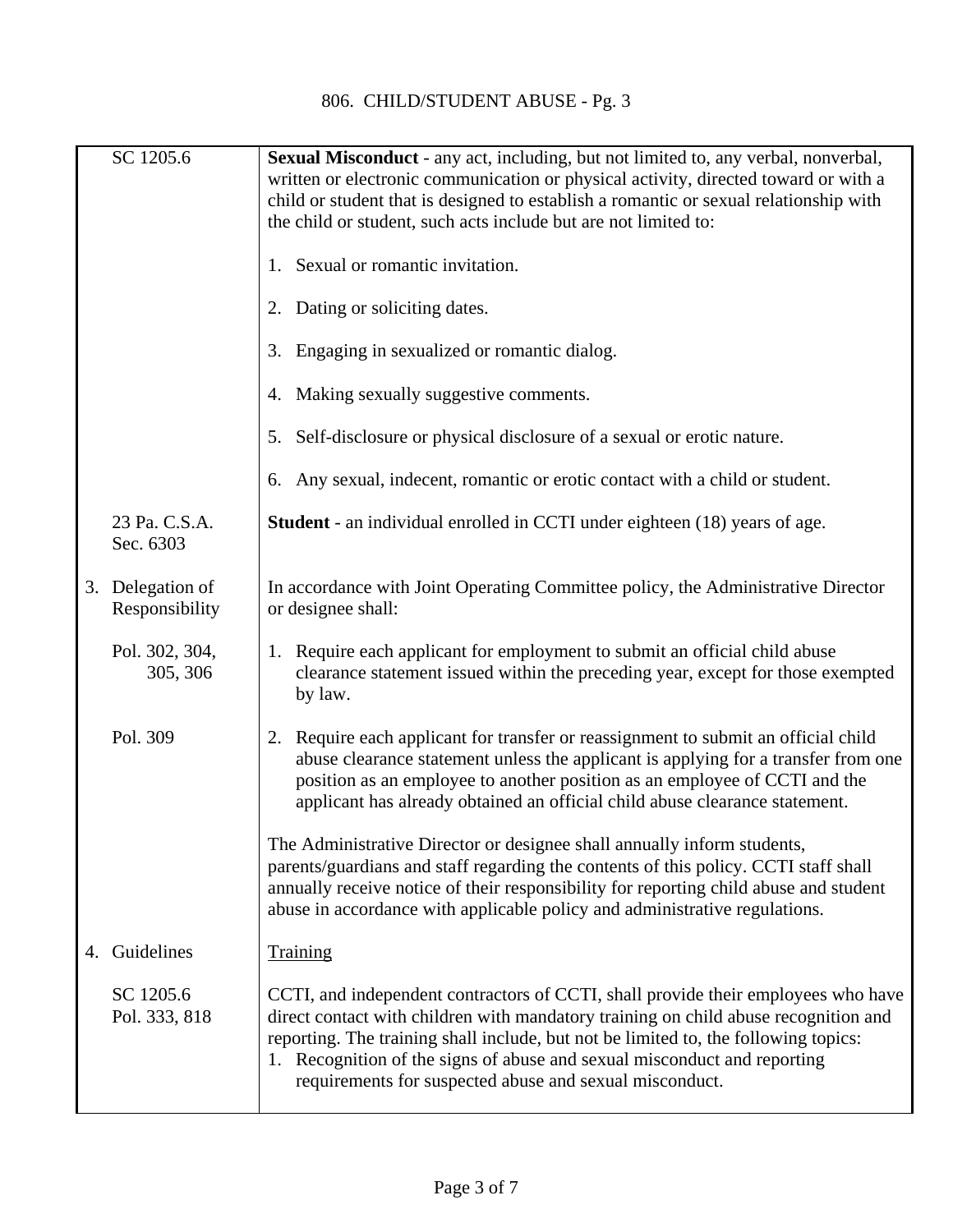| 24 P.S.                                                  | 2. Provisions of the Professional Educator Discipline Act, including mandatory                                                                                                                                                                                                                                                                                                                                                              |
|----------------------------------------------------------|---------------------------------------------------------------------------------------------------------------------------------------------------------------------------------------------------------------------------------------------------------------------------------------------------------------------------------------------------------------------------------------------------------------------------------------------|
| Sec. 2070.1a                                             | reporting requirements.                                                                                                                                                                                                                                                                                                                                                                                                                     |
| et seq                                                   | 3. Joint Operating Committee policy related to reporting of suspected abuse and<br>sexual misconduct.                                                                                                                                                                                                                                                                                                                                       |
|                                                          | 4. Maintenance of professional and appropriate relationships with students.                                                                                                                                                                                                                                                                                                                                                                 |
| SC 1205.6                                                | Employees are required to complete a minimum of three (3) hours of training every<br>five $(5)$ years.                                                                                                                                                                                                                                                                                                                                      |
|                                                          | <b>CHILD ABUSE BY PERPETRATOR</b>                                                                                                                                                                                                                                                                                                                                                                                                           |
|                                                          | Duty To Report                                                                                                                                                                                                                                                                                                                                                                                                                              |
| 23 Pa. C.S.A.<br>Sec. 6311, 6313                         | School employees who in the course of employment come into contact with children<br>shall report or cause a report to be made when they have reasonable cause to suspect,<br>on the basis of medical, professional, or other training and experience, that a child<br>under the care, supervision, guidance or training of school employees is a victim of<br>child abuse, including child abuse by an individual who is not a perpetrator. |
| 23 Pa. C.S.A.<br>Sec. 6311<br>42 Pa. C.S.A.<br>Sec. 5945 | Except as stated in law, privileged communication between any professional person<br>required to report and the patient or client of that person shall not apply to situations<br>involving child abuse and shall not constitute grounds for failure to report.                                                                                                                                                                             |
| 23 Pa. C.S.A.<br>Sec. 6311                               | School employees required to report suspected child abuse shall include but are not<br>limited to a school administrator, school teacher, and/or school nurse.                                                                                                                                                                                                                                                                              |
| 23 Pa. C.S.A.<br>Sec. 6318                               | Any person required to report child abuse who, in good faith, reports or causes the<br>report to be made shall have immunity from civil and criminal liability related to<br>those actions.                                                                                                                                                                                                                                                 |
| 18 Pa. C.S.A.<br>Sec. 4304                               | A school employee required to report suspected child abuse who, acting in an<br>official capacity, prevents or interferes with the making of a report of suspected<br>child abuse commits a misdemeanor of the first degree.                                                                                                                                                                                                                |
| 23 Pa. C.S.A.<br>Sec. 6319                               | A school employee or official required to report suspected child abuse or make a<br>referral to the appropriate authorities who willfully fails to do so commits a<br>misdemeanor of the third degree for the first violation and a misdemeanor of the<br>second degree for a second or subsequent violation.                                                                                                                               |
|                                                          |                                                                                                                                                                                                                                                                                                                                                                                                                                             |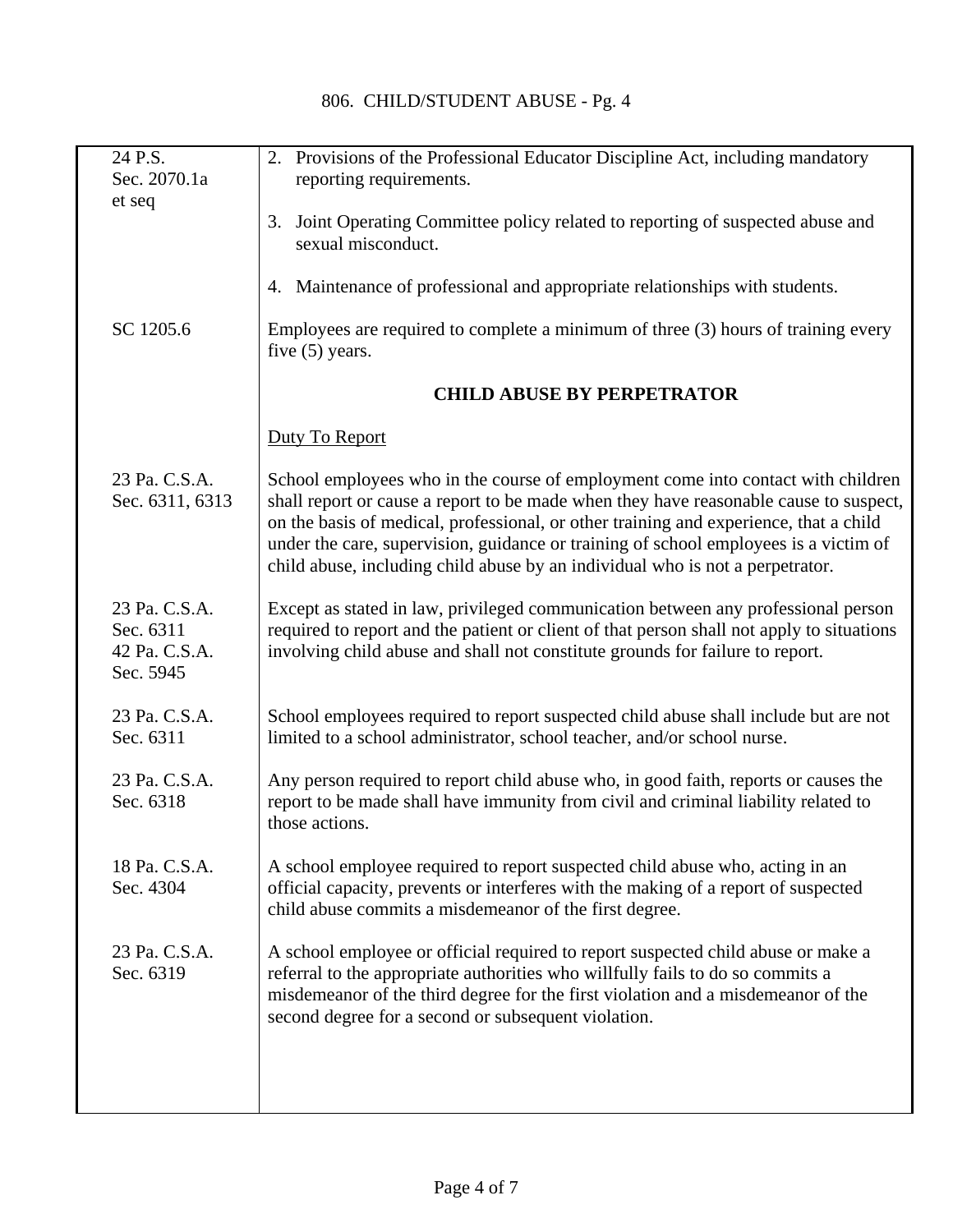|                                  | <b>Reporting Procedures</b>                                                                                                                                                                                                                                                                                                                                                                                                |
|----------------------------------|----------------------------------------------------------------------------------------------------------------------------------------------------------------------------------------------------------------------------------------------------------------------------------------------------------------------------------------------------------------------------------------------------------------------------|
|                                  | School employees who suspect child abuse shall immediately notify the building<br>administrator. Upon notification, the building administrator shall report the<br>suspected child abuse.                                                                                                                                                                                                                                  |
| 23 Pa. C.S.A.<br>Sec. 6313       | Reports of child abuse shall immediately be made by telephone to the Childline<br>Abuse Registry and in writing to the county Children and Youth Agency within<br>forty-eight (48) hours after the oral report.                                                                                                                                                                                                            |
|                                  | Investigation                                                                                                                                                                                                                                                                                                                                                                                                              |
| 23 Pa. C.S.A.<br>Sec. 6346       | School officials shall cooperate with the Department of Public Welfare or the county<br>agency investigating a report of suspected child abuse, including permitting<br>authorized personnel to interview the child while in attendance at school.                                                                                                                                                                         |
| 23 Pa. C.S.A.<br>Sec. 6314       | The building administrator required to report cases of suspected child abuse may<br>take or cause to be taken photographs of the child who is subject to a report and, if<br>clinically indicated, cause to be performed a radiological examination and other<br>medical tests on the child.                                                                                                                               |
|                                  | STUDENT ABUSE BY SCHOOL EMPLOYEE                                                                                                                                                                                                                                                                                                                                                                                           |
|                                  | Duty To Report                                                                                                                                                                                                                                                                                                                                                                                                             |
| 23 Pa. C.S.A.<br>Sec. 6352       | A school employee shall immediately contact the building administrator when the<br>school employee has reasonable cause to suspect, on the basis of his/her professional<br>or other training and experience, that a student coming before the school employee<br>in the employee's professional or official capacity is a victim of serious bodily injury<br>or sexual abuse or sexual exploitation by a school employee. |
| 23 Pa. C.S.A.<br>Sec. 6352       | If the accused school employee is the building administrator, the school employee<br>shall immediately report to law enforcement officials and the district attorney.                                                                                                                                                                                                                                                      |
| 23 Pa. C.S.A.<br>Sec. 6353       | The building administrator who receives a report from a school employee or who has<br>independent cause to suspect injury or abuse shall immediately report to law<br>enforcement officials and the appropriate district attorney. The building<br>administrator shall exercise no discretion but has an absolute duty to report when<br>receiving notice from a school employee.                                          |
| 23 Pa. C.S.A.<br>Sec. 6352, 6353 | A school employee or administrator who refers a student abuse report shall be<br>immune from civil and criminal liability arising out of the report.                                                                                                                                                                                                                                                                       |
| 23 Pa. C.S.A.<br>Sec. 6352       | A school employee who willfully fails to report suspected student abuse or who<br>willfully violates the confidentiality of such a report commits a summary offense.                                                                                                                                                                                                                                                       |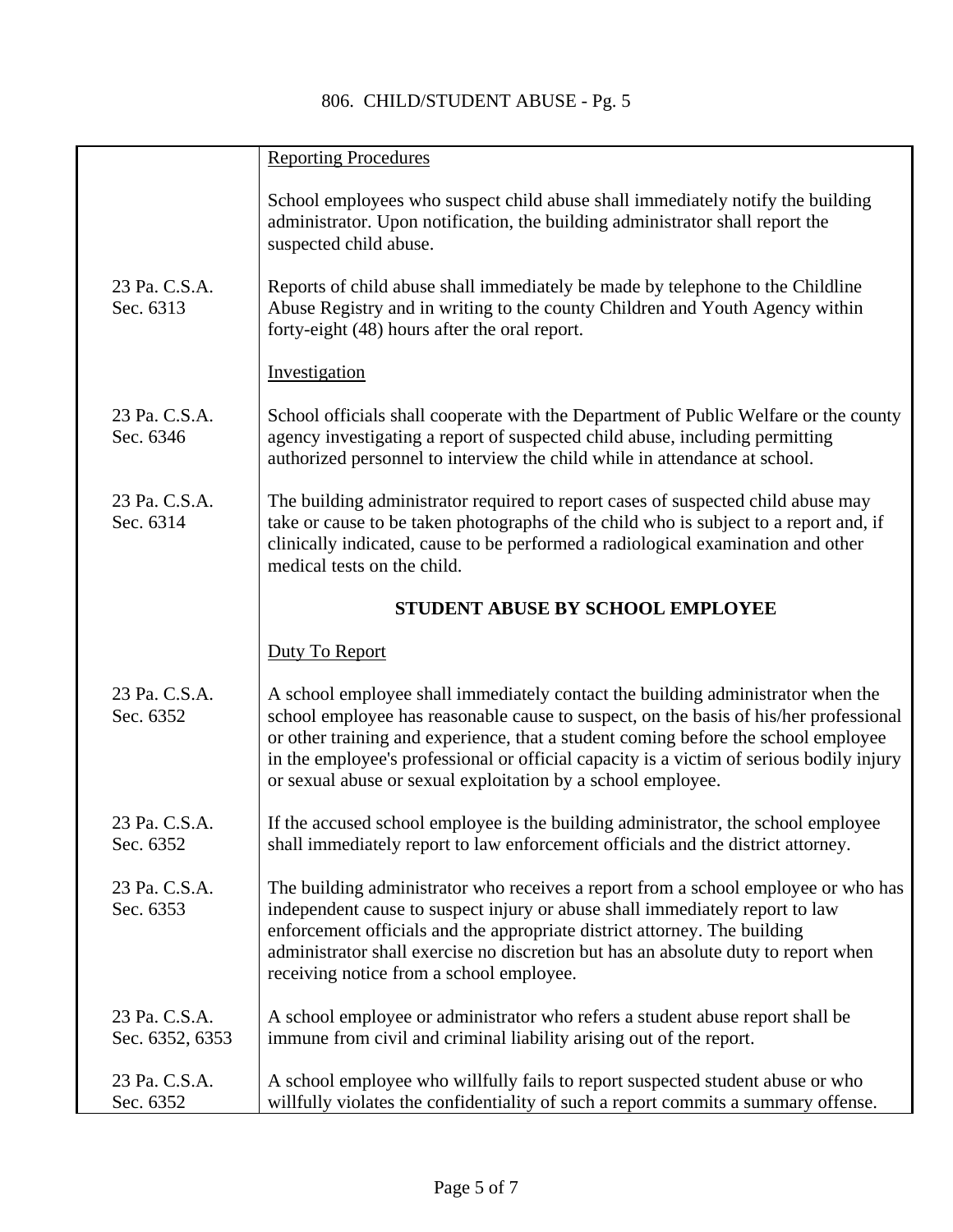| 23 Pa. C.S.A.<br>Sec. 6353   | A building administrator who willfully fails to report immediately to law<br>enforcement officials and the appropriate district attorney any report of serious<br>bodily injury or sexual abuse or sexual exploitation alleged to have been committed<br>by a school employee against a student commits a misdemeanor of the third degree.                                                                                                                                                                                                                                                                                                                                                 |
|------------------------------|--------------------------------------------------------------------------------------------------------------------------------------------------------------------------------------------------------------------------------------------------------------------------------------------------------------------------------------------------------------------------------------------------------------------------------------------------------------------------------------------------------------------------------------------------------------------------------------------------------------------------------------------------------------------------------------------|
|                              | <b>Reporting Procedures</b>                                                                                                                                                                                                                                                                                                                                                                                                                                                                                                                                                                                                                                                                |
| 23 Pa. C.S.A.<br>Sec. 6353   | The building administrator's report to law enforcement officials and the district<br>attorney shall include: name, age, address, and school of the student; name and<br>address of the student's parent/guardian; name and address of the building<br>administrator; name, work and home address of the school employee; nature of the<br>alleged offense; any specific comments or observations directly related to the alleged<br>incident; and the individuals involved.                                                                                                                                                                                                                |
| 23 Pa. C.S.A.<br>Sec. 6352   | The school employee making a report of student abuse or injury by another<br>employee shall not reveal the existence or content of the report to any person other<br>than those to whom reporting is required under this policy.                                                                                                                                                                                                                                                                                                                                                                                                                                                           |
|                              | Investigation                                                                                                                                                                                                                                                                                                                                                                                                                                                                                                                                                                                                                                                                              |
| 23 Pa. C.S.A.<br>Sec. 6353.1 | Upon receipt of a report of suspected student abuse, an investigation shall be<br>conducted by law enforcement officials, in cooperation with the district attorney.                                                                                                                                                                                                                                                                                                                                                                                                                                                                                                                       |
| 23 Pa. C.S.A.<br>Sec. 6353.1 | If law enforcement officials have reasonable cause to suspect, on the basis of initial<br>review, that there is evidence of serious bodily injury, sexual abuse or sexual<br>exploitation committed by a school employee against a student, the officials shall<br>notify the county agency in the county where the alleged abuse or injury occurred<br>for the purpose of the agency conducting an investigation.                                                                                                                                                                                                                                                                         |
| 23 Pa. C.S.A.<br>Sec. 6346   | School officials shall cooperate with the Department of Public Welfare or the county<br>agency investigating a report of suspected student abuse, including permitting<br>authorized personnel to interview a student while in attendance at school.                                                                                                                                                                                                                                                                                                                                                                                                                                       |
| 23 Pa. C.S.A.<br>Sec. 6353.1 | Law enforcement officials and the county agency shall coordinate their respective<br>investigations. They shall conduct joint interviews with students, but law<br>enforcement officials shall interview school employees prior to the county agency.                                                                                                                                                                                                                                                                                                                                                                                                                                      |
| Pol. 317                     | The building administrator has an independent duty to report to the Superintendent<br>of Record or designee that an employee has allegedly abused or otherwise<br>victimized a student. The requirement not to divulge the existence of the report or its<br>content shall not limit the building administrator's responsibility to use the<br>information received to initiate and conduct an independent school investigation into<br>the allegations. The independent school investigation shall be conducted in<br>cooperation with the county agency and law enforcement officials, and shall be for<br>the purpose of ascertaining appropriate employee discipline and taking action |